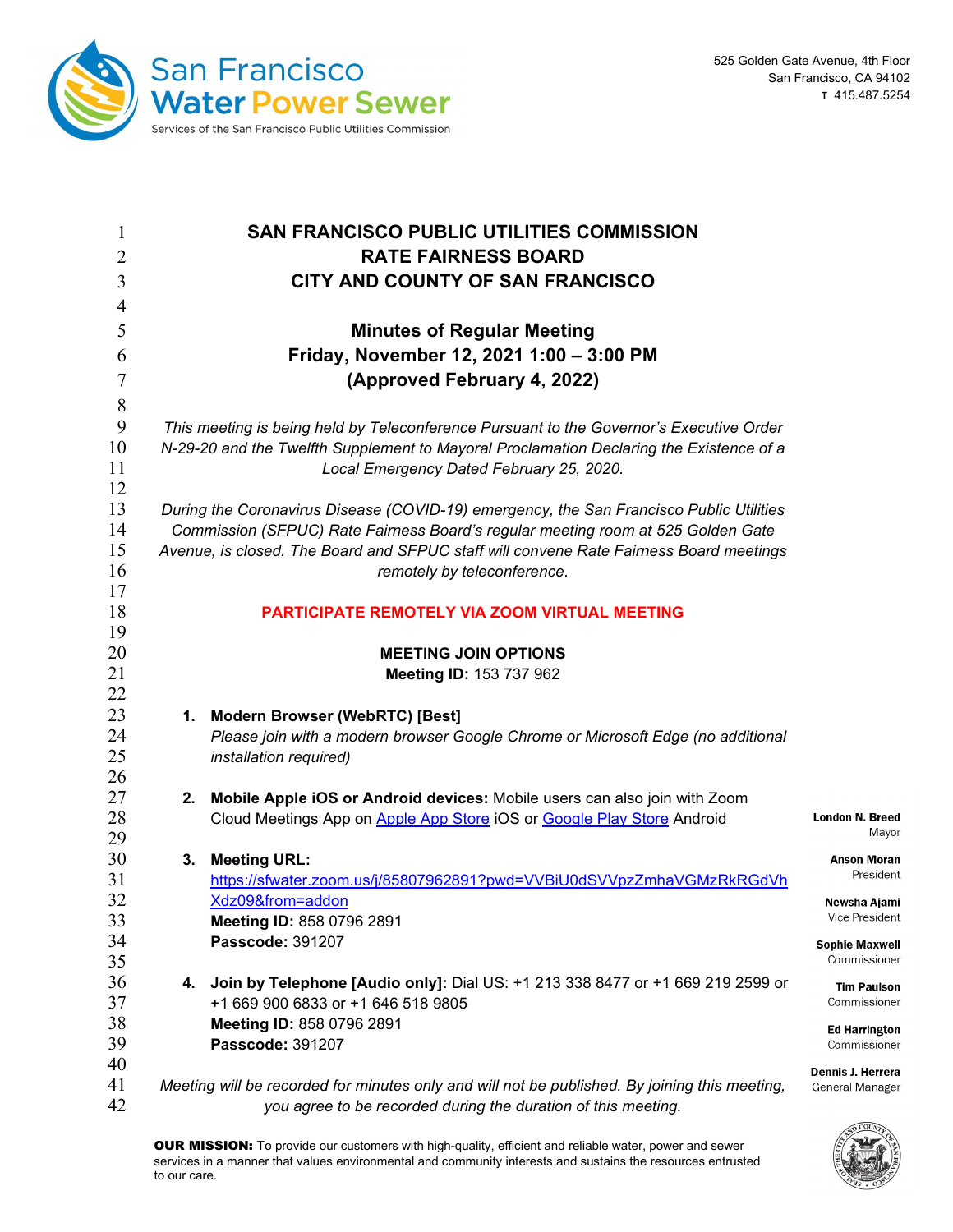- 43
- **To make public comment:** SFPUC staff will announce public comment periods. Type your 45 comments or questions using the "Chat" tab, comments to be read out loud by moderator. If
- 45 comments or questions using the "Chat" tab, comments to be read out loud by moderator. If<br>46 you have technical issues or questions, you may also send a private message to the
- 46 you have technical issues or questions, you may also send a private message to the moderator using direct messages in "To:" section.
- moderator using direct messages in "To:" section.

48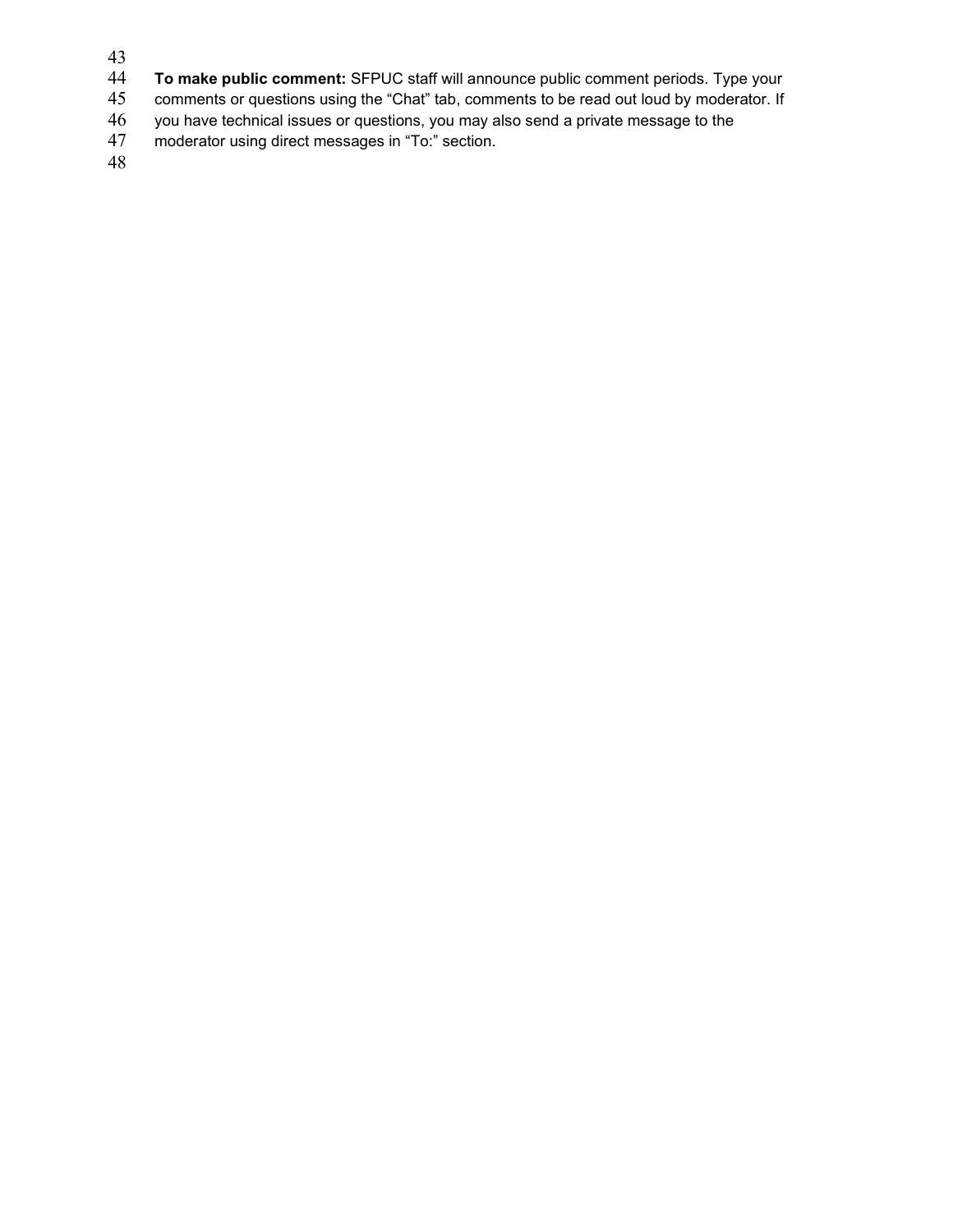| 49       |                                                                                     |  |  |  |  |
|----------|-------------------------------------------------------------------------------------|--|--|--|--|
| 50       |                                                                                     |  |  |  |  |
| 51       | <b>MEETING AGENDA</b>                                                               |  |  |  |  |
| 52       | Minutes of Regular Meeting Approved February 4, 2022                                |  |  |  |  |
| 53       |                                                                                     |  |  |  |  |
| 54       | 1. Call to Order and Roll Call                                                      |  |  |  |  |
|          | Seat 1<br>Howard Ash, Chair                                                         |  |  |  |  |
|          | Vacant<br>Seat 2                                                                    |  |  |  |  |
|          | Seat 3<br>Anna Van Degna                                                            |  |  |  |  |
|          | Seat 4<br>Vacant                                                                    |  |  |  |  |
|          | Seat 5<br>Adam Nguyen                                                               |  |  |  |  |
|          | Vacant<br>Seat 6                                                                    |  |  |  |  |
| 55       | Seat 7<br>Edward de Asis                                                            |  |  |  |  |
| 56       | Chair Howard Ash called meeting to order at 1:03 PM. RFB Secretary                  |  |  |  |  |
| 57       | Yvonne Rodriguez called roll: Chair Ash present, Member Van Degna                   |  |  |  |  |
| 58       | present, Member Nguyen present, Member de Asis present. A quorum was                |  |  |  |  |
| 59       | present.                                                                            |  |  |  |  |
| 60       |                                                                                     |  |  |  |  |
| 61       | 2. General Public Comment                                                           |  |  |  |  |
| 62       | Members of the public may address the Rate Fairness Board (RFB) on                  |  |  |  |  |
| 63       | matters that are within the Board's jurisdiction but not on today's agenda.         |  |  |  |  |
| 64       |                                                                                     |  |  |  |  |
| 65       | <b>Public Comment: None</b>                                                         |  |  |  |  |
| 66       |                                                                                     |  |  |  |  |
| 67<br>68 | 3. Approval of the Minutes of September 24, 2021 Meeting (Discussion and<br>Action) |  |  |  |  |
| 69       |                                                                                     |  |  |  |  |
| 70       | Chair Ash asked Board for comment or changes of minutes, there were no              |  |  |  |  |
| 71       | changes.                                                                            |  |  |  |  |
| 72       |                                                                                     |  |  |  |  |
| 73       | <b>Public Comment: None</b>                                                         |  |  |  |  |
| 74       |                                                                                     |  |  |  |  |
| 75       | Chair Ash entertained motion. Member Van Degna moved to approve                     |  |  |  |  |
| 76       | minutes. Member de Asis seconded motion. Chair Ash called for roll call             |  |  |  |  |
| 77       | vote to approve minutes, resulted in four ayes and zero nays:                       |  |  |  |  |
| 78       | Chair Ash<br>Aye<br>$\bullet$                                                       |  |  |  |  |
| 79       | Member Van Degna Aye                                                                |  |  |  |  |
| 80       | <b>Member Nguyen</b><br>Aye                                                         |  |  |  |  |
| 81       | Member de Asis<br>Aye                                                               |  |  |  |  |
| 82       |                                                                                     |  |  |  |  |
| 83       | 4. Findings to Allow Teleconferenced Meetings (Discussion and Action)               |  |  |  |  |
| 84       | Yvonne Rodriguez, RFB Secretary                                                     |  |  |  |  |
| 85       |                                                                                     |  |  |  |  |
| 86       | Chair Ash asked Board for questions. Member Nguyen asked if the calling of          |  |  |  |  |
| 87       | this item could be expedited in future meetings. Chair Ash discussed                |  |  |  |  |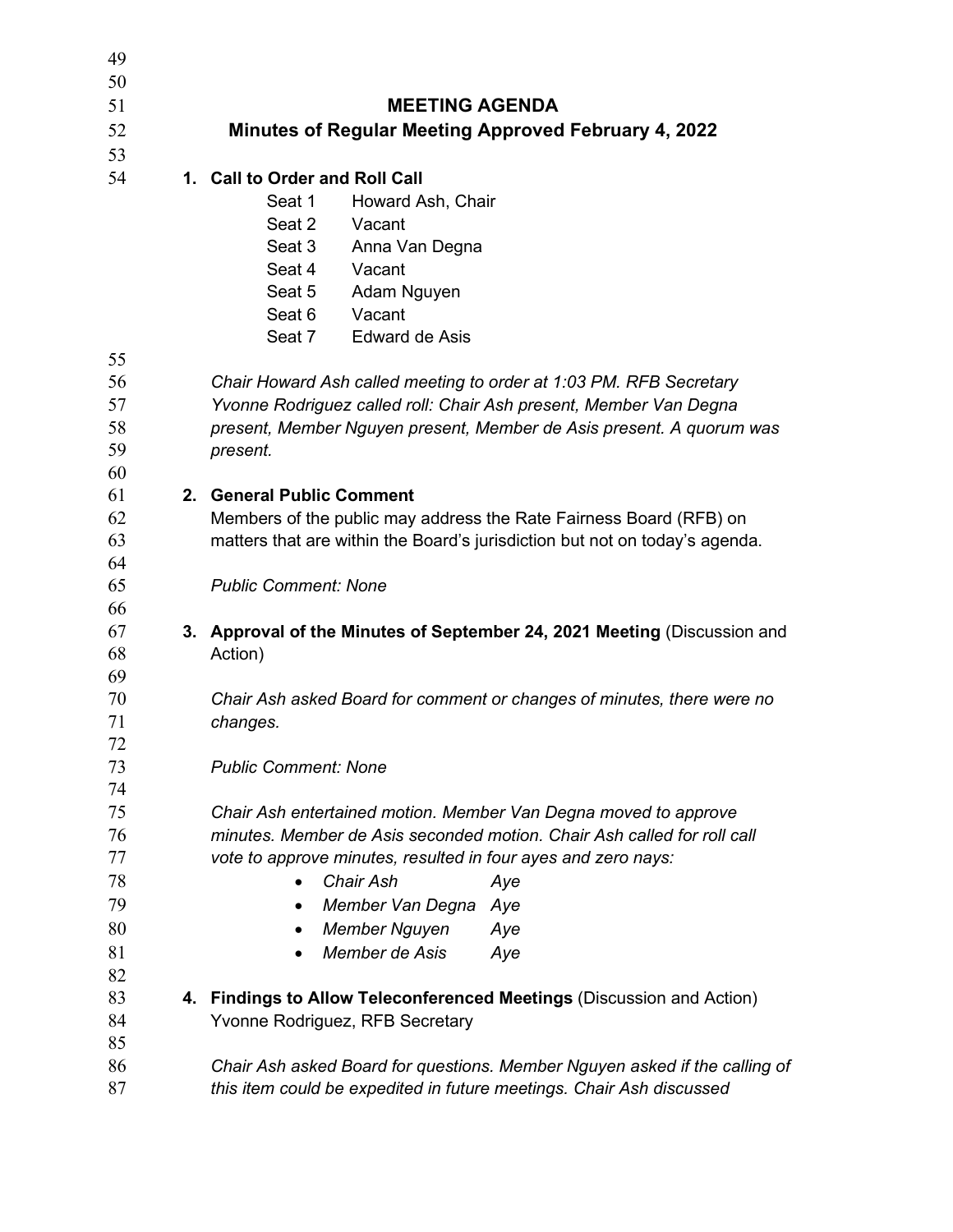| 88         | requirements of resolution, Resolution Making Finding to Allow                |  |  |
|------------|-------------------------------------------------------------------------------|--|--|
| 89         | Teleconferenced Meetings Under California Government Code Section             |  |  |
| 90         | 54953(e). Further discussion followed. Chair Ash entertained motion to        |  |  |
| 91         | adopt resolution as written. Member Van Degna moved to approve motion.        |  |  |
| 92         | Chair Ash called for public comment on motion, no public comments, closed     |  |  |
| 93         | public comment. Chair Ash called for roll call vote on this item, resulted in |  |  |
| 94         | four ayes and zero nays:                                                      |  |  |
| 95         | Chair Ash<br>Aye                                                              |  |  |
| 96         | Member Van Degna<br>Aye<br>$\bullet$                                          |  |  |
| 97         | <b>Member Nguyen</b><br>Aye<br>٠                                              |  |  |
| 98         | Member de Asis                                                                |  |  |
| 99         | Aye                                                                           |  |  |
| 100        |                                                                               |  |  |
|            | Public comment: none                                                          |  |  |
| 101        |                                                                               |  |  |
| 102        | 5. Report of the Chair                                                        |  |  |
| 103        |                                                                               |  |  |
| 104        | a. 2021 Power Rates Study Revenue Requirement: CleanPowerSF                   |  |  |
| 105        | and Hetch Hetchy Power (Presentation and Discussion)                          |  |  |
| 106        | NewGen Strategies & Solutions, Power Rates Study Consultant                   |  |  |
| 107        |                                                                               |  |  |
| 108        | Consultant Scott Burnham provided PowerPoint presentation about               |  |  |
| 109        | the following agenda topics: process/project completion status,               |  |  |
| 110        | revenue requirement—CleanPower SF, revenue requirement—Hetch                  |  |  |
| 111        | Hetchy, status of modeling. Discussion followed.                              |  |  |
| 112<br>113 |                                                                               |  |  |
|            | Rate Fairness Board Members Recruitment Update<br>b.                          |  |  |
| 114<br>115 | Kristina Alagar Cordero, Director of Financial Planning                       |  |  |
|            | (Discussion)                                                                  |  |  |
| 116        |                                                                               |  |  |
| 117        | Director Kristina Alagar Cordero provided update about RFB vacant             |  |  |
| 118        | seat recruitments and the upcoming Mayor's Office appointment of              |  |  |
| 119        | Reese Isbell to the Residential City Retail Customer seat. Discussion         |  |  |
| 120        | followed.                                                                     |  |  |
| 121        |                                                                               |  |  |
| 122        | <b>Public Comment: none</b>                                                   |  |  |
| 123<br>124 | 6. Announcements, Comments, Questions (Discussion)                            |  |  |
| 125        |                                                                               |  |  |
| 126        | Discussion followed about scheduling future RFB meetings and                  |  |  |
| 127        | SFPUC's new virtual meeting application Zoom, no longer using                 |  |  |
|            |                                                                               |  |  |
| 128<br>129 | BlueJeans.                                                                    |  |  |
| 130        | <b>Public Comments:</b>                                                       |  |  |
|            |                                                                               |  |  |
| 131        | Question by Amy Nagengast: I don't see these rate fairness                    |  |  |
| 132        | board minutes / presentations available online since April                    |  |  |
| 133        | (https://sfpuc.org/about-us/boards-commissions-                               |  |  |
| 134        | committees/rate-fairness-board). Will they be posted?                         |  |  |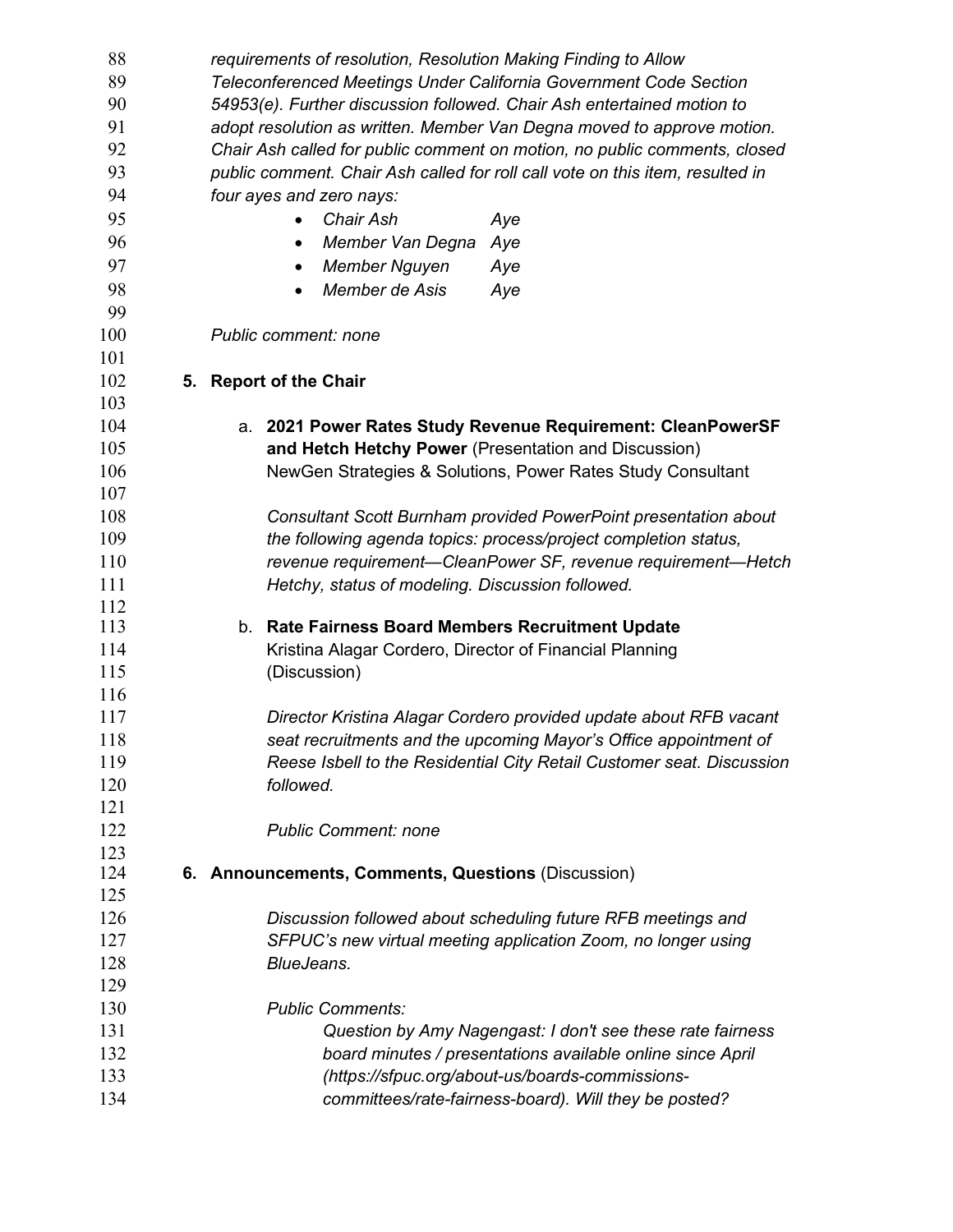| 135 |                | Response by Yvonne Rodriguez & Kristina Alagar Cordero: |
|-----|----------------|---------------------------------------------------------|
| 136 |                | up to date minutes and presentations will be added on   |
| 137 |                | website as soon as possible.                            |
| 138 |                |                                                         |
| 139 | 7. Adjournment |                                                         |
| 140 |                | Meeting adjourned at 2:50 PM.                           |
| 141 |                |                                                         |
| 142 |                |                                                         |
| 143 |                |                                                         |
| 144 |                |                                                         |
| 145 |                |                                                         |
| 146 |                |                                                         |
|     |                |                                                         |
| 147 |                |                                                         |
|     |                |                                                         |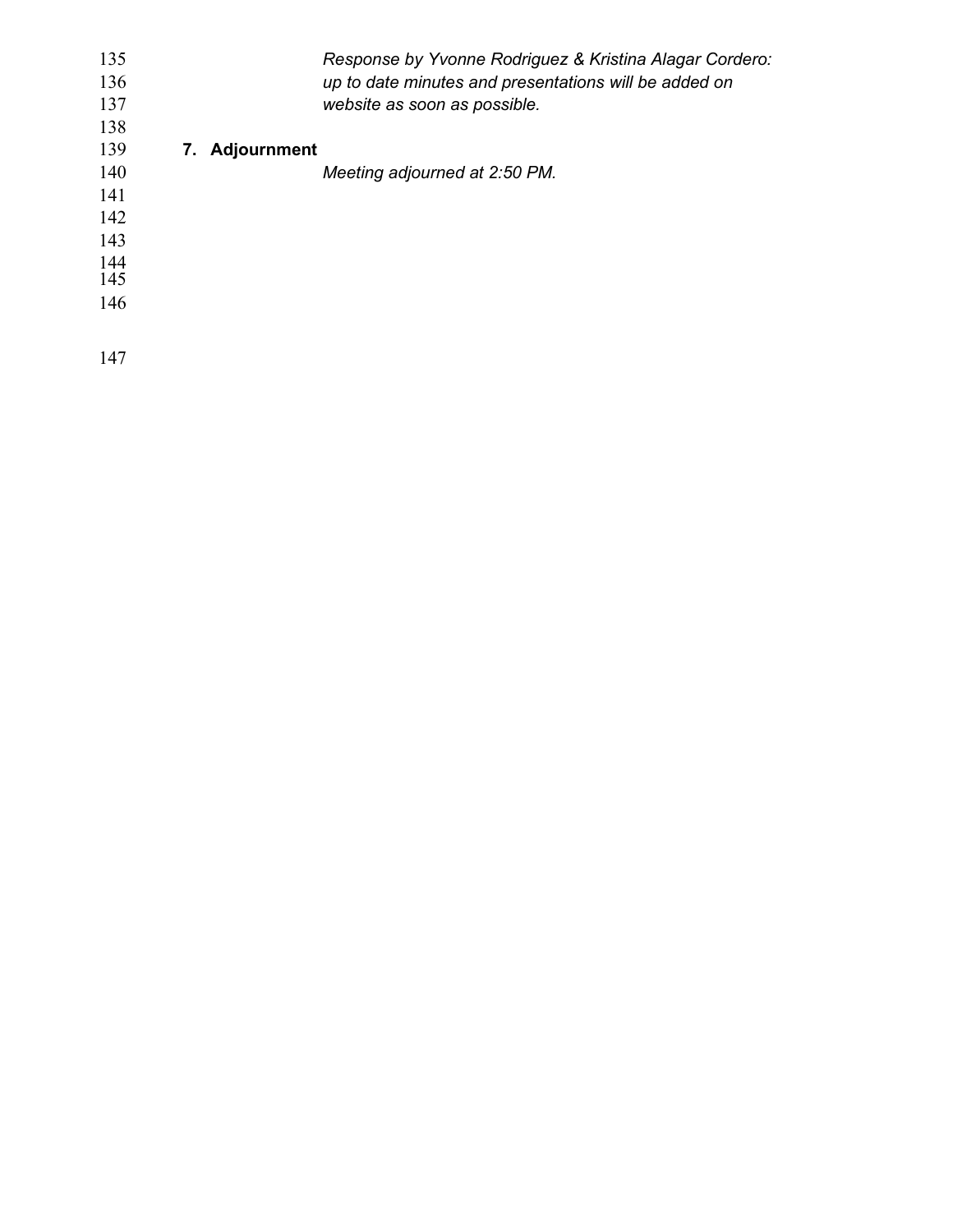148 **Accessible Meeting Policy**: To obtain meeting materials in alternative format, please<br>149 contact the Rate Fairness Board Secretary at 415-487-5254 or via email at

contact the Rate Fairness Board Secretary at 415-487-5254 or via email at

[yrodriguez@sfwater.org.](mailto:yrodriguez@sfwater.org) Providing at least 72 hours notice will help to ensure availability.

151 Written reports or background materials for calendar items are available on-line at 152 https://sfpuc.org/about-us/boards-commissions-committees/rate-fairness-board.

- https://sfpuc.org/about-us/boards-commissions-committees/rate-fairness-board.
- 

153<br>154 **Meeting Procedures:** Public Comment will be taken before or during the Board's consideration of each agenda item. Speakers may address the Board for up to three minutes on that item. During General Public Comment, members of the public may address the Board on matters that are within the Board's jurisdiction and are not on the agenda. Procedures do not permit: 1) persons in the audience to vocally express support or opposition to statements by Board Member, by other persons testifying; 2) ringing and use of cell phones, pagers, and similar sound-producing electronic devices; 3) bringing in or displaying signs in the meeting room; and 4) standing in the meeting room. The ringing of and use of cell phones, pagers and similar sound-producing electronic devices are prohibited at this meeting. Please be advised that the Chair may order the removal from the meeting room of any person(s) responsible for the ringing or use of a cell phone, pager, or other similar sound-producing electronic devices.

**Know your rights under the Sunshine Ordinance:** Government's duty is to serve

the public, reaching its decisions in full view of the public. Commissions, boards,

councils, and other agencies of the City and County exist to conduct the people's

business. This ordinance assures that deliberations are conducted before the

people and that City operations are open to the people's review. For information on

your rights under the Sunshine Ordinance (Chapter 67 of the San Francisco

Administrative Code) or to report a violation of the ordinance, contact by mail

Sunshine Ordinance Task Force, 1 Dr. Carlton B. Goodlett Place, Room 244, San

Francisco, CA 94102; phone at (415) 554-7724; fax at (415) 554-7854; or by e-mail

at [sotf@sfgov.org.](mailto:sotf@sfgov.org)

Citizens may obtain a free copy of the Sunshine Ordinance by printing Chapter 67

178 of the San Francisco Administrative Code on the Internet, at

- [http://www.sfbos.org/sunshine.](http://www.sfbos.org/sunshine)
- **311 Free Language Assistance**: 免費語言協助 / Ayuda gratuita con el idioma /
- Бесплатная помощь переводчиков / Trợ giúp Thông dịch Miễn phí / Assistance

182 linguistique gratuite / 無料の言語支援 / 무료 언어 / 지원 / คว"มชจํ ยเหลอึ ท"งภ"ษ"โดยไมเว่

183 สไขคาใชจ้าย / Libreng tulong para sa wikang Tagalog ยเหลอึ

**Lobbyist Registration and Reporting Requirements:** Individuals and entities that

influence or attempt to influence local legislative or administrative action may be

required by the San Francisco Lobbyist Ordinance [SF Campaign & Governmental

Conduct Code Sec. 2.100] to register and report lobbying activity. For more

- information about the Lobbyist Ordinance, please contact the San Francisco Ethics
- Commission at 25 Van Ness Avenue, Suite 220, San Francisco, CA 94102;
- telephone (415) 252-3100; fax (415) 252-3112; web site at [www.sfgov.org/ethics.](http://www.sfgov.org/ethics)